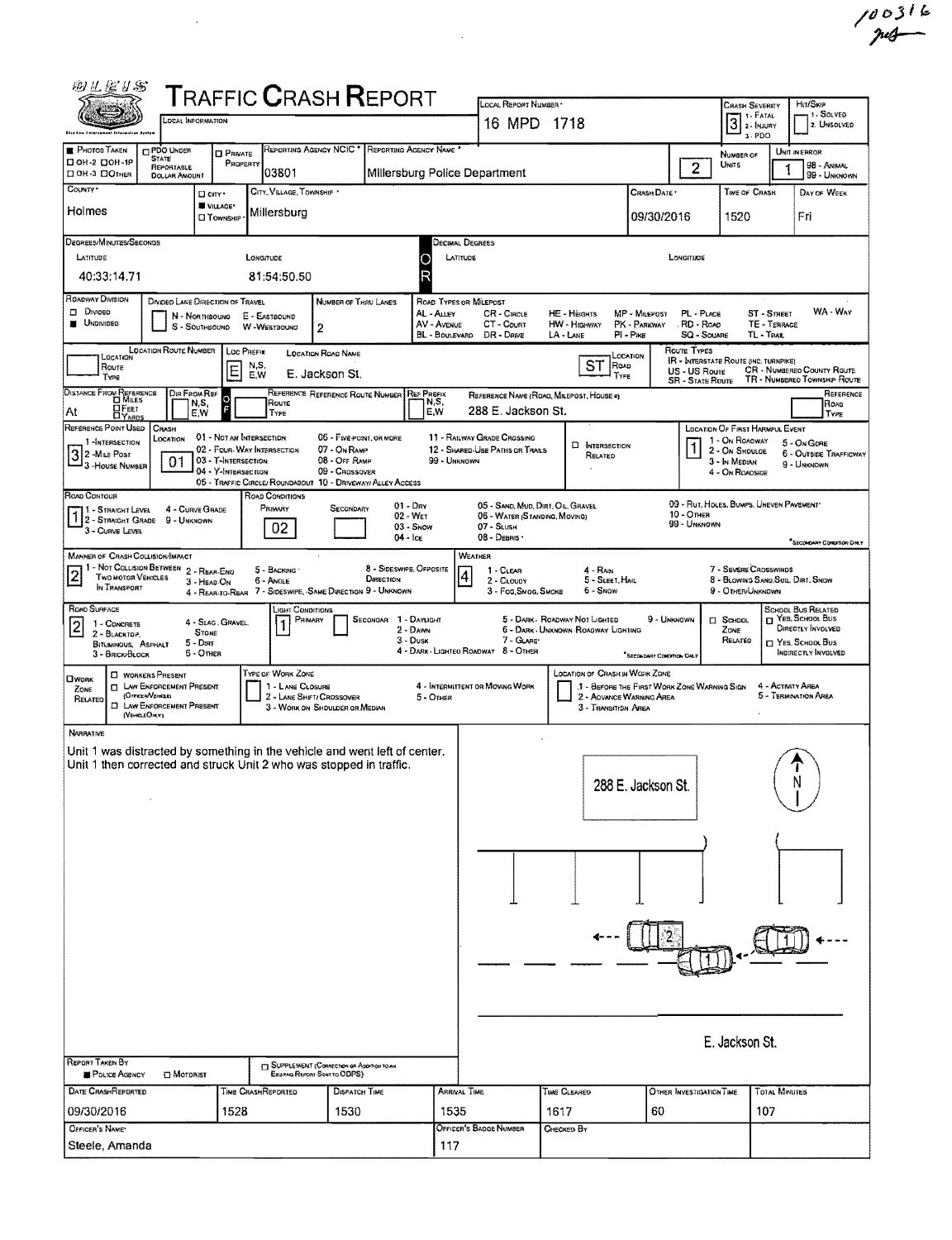|                                                                                                                                                                                                                                                                                                                                                                                                                                                             |                                                | UNIT                                                                                    |                                                         |                                                                   |                                                                              |                                                                                                                                     |                                    |                                                                                           |                                                                                                |                                                                  |                                                                                                                         |                                                                                                                        |                                                                                    |                                                 |                     |  |  |
|-------------------------------------------------------------------------------------------------------------------------------------------------------------------------------------------------------------------------------------------------------------------------------------------------------------------------------------------------------------------------------------------------------------------------------------------------------------|------------------------------------------------|-----------------------------------------------------------------------------------------|---------------------------------------------------------|-------------------------------------------------------------------|------------------------------------------------------------------------------|-------------------------------------------------------------------------------------------------------------------------------------|------------------------------------|-------------------------------------------------------------------------------------------|------------------------------------------------------------------------------------------------|------------------------------------------------------------------|-------------------------------------------------------------------------------------------------------------------------|------------------------------------------------------------------------------------------------------------------------|------------------------------------------------------------------------------------|-------------------------------------------------|---------------------|--|--|
|                                                                                                                                                                                                                                                                                                                                                                                                                                                             |                                                |                                                                                         |                                                         |                                                                   |                                                                              | LOCAL REPORT NUMBER<br>16 MPD 1718                                                                                                  |                                    |                                                                                           |                                                                                                |                                                                  |                                                                                                                         |                                                                                                                        |                                                                                    |                                                 |                     |  |  |
|                                                                                                                                                                                                                                                                                                                                                                                                                                                             |                                                |                                                                                         |                                                         |                                                                   |                                                                              |                                                                                                                                     | OWNER PHONE NUMBER                 |                                                                                           | DAMAGE SCALE                                                                                   | DAMAGE AREA                                                      |                                                                                                                         |                                                                                                                        |                                                                                    |                                                 |                     |  |  |
| OWNER NAME: LAST, FIRST, MIDDLE ( C) SAME AS DRIVER )<br>UNIT NUMBER<br>Miller, Mark, J                                                                                                                                                                                                                                                                                                                                                                     |                                                |                                                                                         |                                                         |                                                                   |                                                                              |                                                                                                                                     |                                    |                                                                                           |                                                                                                | 330-231-1475                                                     |                                                                                                                         |                                                                                                                        |                                                                                    | FRONT                                           |                     |  |  |
| OWNER ADDRESS: CITY, STATE, ZIP                                                                                                                                                                                                                                                                                                                                                                                                                             |                                                |                                                                                         | <b>SAME AS DRIVER</b> )                                 |                                                                   |                                                                              |                                                                                                                                     |                                    |                                                                                           |                                                                                                |                                                                  |                                                                                                                         | 2<br>1 - NONE                                                                                                          |                                                                                    | п                                               |                     |  |  |
| □<br>5615 Twp. Rd. 336, Millersburg, OH, 44654                                                                                                                                                                                                                                                                                                                                                                                                              |                                                |                                                                                         |                                                         |                                                                   |                                                                              |                                                                                                                                     |                                    |                                                                                           |                                                                                                |                                                                  |                                                                                                                         |                                                                                                                        |                                                                                    |                                                 |                     |  |  |
| LP STATE LICENSE PLATE NUMBER                                                                                                                                                                                                                                                                                                                                                                                                                               |                                                |                                                                                         |                                                         |                                                                   |                                                                              | <b>VEHICLE IDENTIFICATION NUMBER</b>                                                                                                |                                    |                                                                                           |                                                                                                |                                                                  | # Occupants                                                                                                             | 2 - MINOR                                                                                                              |                                                                                    |                                                 |                     |  |  |
| OН                                                                                                                                                                                                                                                                                                                                                                                                                                                          | GTM4267                                        |                                                                                         |                                                         |                                                                   |                                                                              | 1B3EL46X63N567928                                                                                                                   |                                    |                                                                                           |                                                                                                |                                                                  |                                                                                                                         | 3 - FUNCTIONAL                                                                                                         | о                                                                                  | O                                               |                     |  |  |
| VEHICLE YEAR<br>2003                                                                                                                                                                                                                                                                                                                                                                                                                                        | VEHICLE MAKE<br>Dodge                          |                                                                                         |                                                         |                                                                   |                                                                              | VEHICLE MODEL<br>Stratus                                                                                                            |                                    |                                                                                           |                                                                                                | <b>VEHICLE COLOR</b>                                             |                                                                                                                         | 4 - DISABLING                                                                                                          |                                                                                    |                                                 |                     |  |  |
| PROOF OF                                                                                                                                                                                                                                                                                                                                                                                                                                                    |                                                | INSURANCE COMPANY                                                                       |                                                         |                                                                   |                                                                              | POLICY NUMBER<br>Toweo By                                                                                                           |                                    |                                                                                           | <b>BLU</b>                                                                                     |                                                                  |                                                                                                                         | 9 - Unknown                                                                                                            | o                                                                                  | σ                                               | Έ                   |  |  |
| <b>INSURANCE</b><br>Shown                                                                                                                                                                                                                                                                                                                                                                                                                                   | Grange                                         |                                                                                         |                                                         |                                                                   |                                                                              | PA 8137471                                                                                                                          |                                    |                                                                                           |                                                                                                |                                                                  |                                                                                                                         |                                                                                                                        |                                                                                    |                                                 |                     |  |  |
| CARRIER NAME, ADDRESS, CITY, STATE, ZIP<br>CARRIER PHONE                                                                                                                                                                                                                                                                                                                                                                                                    |                                                |                                                                                         |                                                         |                                                                   |                                                                              |                                                                                                                                     |                                    |                                                                                           |                                                                                                |                                                                  |                                                                                                                         |                                                                                                                        |                                                                                    |                                                 |                     |  |  |
| US DOT<br><b>VEHICLE WEIGHT GVWR/GCWR</b><br>CARGO BODY TYPE<br><b>TRAFFICWAY DESCRIPTION</b><br>01 - No CARGO BODY TYPE/NOT APPLICABL 09 - POLE<br>1 - Two-Way, Not Divideo<br>1 - LESS THAN OR EQUAL TO 10K LBS                                                                                                                                                                                                                                           |                                                |                                                                                         |                                                         |                                                                   |                                                                              |                                                                                                                                     |                                    |                                                                                           |                                                                                                |                                                                  |                                                                                                                         |                                                                                                                        |                                                                                    |                                                 |                     |  |  |
| HM Placard ID NO.                                                                                                                                                                                                                                                                                                                                                                                                                                           |                                                |                                                                                         | 2 - 10,001 to 26,000k Lss<br>3 - MORE THAN 26.000K LBS. |                                                                   | 01                                                                           | 02 - Busi Van (9-15 Seats, Inc Driver) 10 - Cargo Tank<br>03 - Bus (16+ SEATS, INC DRIVER)                                          |                                    | 11 - FLAT BEO                                                                             |                                                                                                |                                                                  |                                                                                                                         | 2 - Two-Way, Not Divideo, Continuous Left Turn Lane<br>3 - Two Way, Divideo, Unprotecteo(Painted or Grass >4FT.) Media |                                                                                    |                                                 |                     |  |  |
|                                                                                                                                                                                                                                                                                                                                                                                                                                                             |                                                |                                                                                         |                                                         |                                                                   |                                                                              | 04 - VEHICLE TOWING ANDTHER VEHICLE<br>05 - Logging                                                                                 |                                    | 12 - Димр<br>13 - CONCRETE MIXER                                                          |                                                                                                |                                                                  |                                                                                                                         | 4 - Two-WAY, DIVIDED, POSITIVE MEDIAN BARRIER<br>5 - ONE-WAY TRAFFICWAY                                                |                                                                                    |                                                 |                     |  |  |
|                                                                                                                                                                                                                                                                                                                                                                                                                                                             | <b>HM CLASS</b><br><b>NUMBER</b>               | RELATED<br>о                                                                            | <b>HAZARDOUS MATERIAL</b>                               |                                                                   |                                                                              | 06 - INTERMODAL CONTAINER CHASIS<br>07 - CARGO VAN/ENCLOSED BOX                                                                     |                                    | 14 - Auto Transporter<br>15 - GARBAGE /REFUSE                                             |                                                                                                |                                                                  | <b>I HIT / SKIP UNIT</b>                                                                                                |                                                                                                                        |                                                                                    |                                                 |                     |  |  |
| NON-MOTORIST LOCATION PRIOR TO IMPACT                                                                                                                                                                                                                                                                                                                                                                                                                       |                                                |                                                                                         |                                                         | TYPE OF USE                                                       | UNIT TYPE                                                                    | 08 - GRAIN, CHIPS, GRAVEL                                                                                                           |                                    | 99 - OTHER/UNKNOWN                                                                        |                                                                                                |                                                                  |                                                                                                                         |                                                                                                                        |                                                                                    |                                                 |                     |  |  |
|                                                                                                                                                                                                                                                                                                                                                                                                                                                             |                                                | 01 - INTERSECTION - MARKED CROSSWAL<br>02 - INTERSECTION - NO CROSSWALK                 |                                                         | 1                                                                 |                                                                              | Passenger Venicles (less than 9 passengers MediHeavy Trucks or Combo Units > 10x lbs BusMan/Lino (9 or More Including Driver)<br>03 |                                    |                                                                                           |                                                                                                |                                                                  |                                                                                                                         |                                                                                                                        |                                                                                    |                                                 |                     |  |  |
|                                                                                                                                                                                                                                                                                                                                                                                                                                                             | 03 - INTERSECTION OTHER                        | 04 - MIDBLOCK - MARKED CROSSWALK                                                        |                                                         | 1 - PERSONAL                                                      |                                                                              | 01 - Sub - COMPACT<br>02 - COMPACT<br>99 - UNKNOWN 03 - MID SIZE                                                                    |                                    |                                                                                           |                                                                                                |                                                                  | 14 - SINGLE UNIT TRUCK : 3+ AXLES                                                                                       | 13 - SINGLE UNIT TRUCK OR VAN ZAXLE, 6 TRES 21 - BUSNAN (9-15 SENTS, INC DRIVER)                                       | 22 - Bus (16+ Stats, Inc Daven)                                                    |                                                 |                     |  |  |
|                                                                                                                                                                                                                                                                                                                                                                                                                                                             | 05 - BICYCLE LANE                              | 05 - TRAVEL LANE - OTHER LOCATION                                                       |                                                         | 2 - COMMERCIAL<br>3 - GOVERNMENT                                  |                                                                              | OR HIT/SKIP<br>04 - Futt Size<br>05 - MINIVAN                                                                                       |                                    |                                                                                           |                                                                                                | 15 - SINGLE UNIT TRUCK / TRAILER<br>16 - TRUCK/TRACTOR (BOSTAIL) |                                                                                                                         |                                                                                                                        | <b><i><u>NON-MOTORIST</u></i></b><br>23 - ANIMAL WITH RIDER                        |                                                 |                     |  |  |
|                                                                                                                                                                                                                                                                                                                                                                                                                                                             | 07 - SHOLLDER/ROADSIDE<br>08 - SIDEWALK        |                                                                                         |                                                         |                                                                   |                                                                              | <b>06 - SPORT UTILITY VEHICLE</b><br>07 - Pickup                                                                                    |                                    |                                                                                           |                                                                                                | 18 - Tractor/Double<br>19 - TRACTOR/TRPLES                       | 24 - ANIMAL WITH BUGGY, WAGON, SURREY<br>17 - TRACTOR/SEMI-TRALER<br>25 - BICYCLE/PEDACYCLIST<br>26 - PEDESTRIAN/SKATER |                                                                                                                        |                                                                                    |                                                 |                     |  |  |
|                                                                                                                                                                                                                                                                                                                                                                                                                                                             | 10 - DRIVE WAY ACCESS                          | 09 - MEDIAN/CROSSING ISLAND<br>11 - SHARED-USE PATH OR TRAIL                            |                                                         | <b>DIN EMERGENCY</b><br>RESPONSE                                  | $08 - V_{AN}$<br>09 - MOTORCYCLE                                             |                                                                                                                                     |                                    |                                                                                           |                                                                                                | 20 - OTHER MEDIMEANY VEHICLE                                     |                                                                                                                         |                                                                                                                        | 27 - OTHER NON-MOTORIST                                                            |                                                 |                     |  |  |
|                                                                                                                                                                                                                                                                                                                                                                                                                                                             | 12 - NON-TRAFFICWAY AREA<br>99 - OTHER/UNKNOWN |                                                                                         |                                                         |                                                                   | 10 - Motorized Bicycle<br>11 - SNOWMOBILEATV<br>12 - OTHER PASSENGER VEHICLE |                                                                                                                                     |                                    |                                                                                           |                                                                                                |                                                                  | Has HM Placard                                                                                                          |                                                                                                                        |                                                                                    |                                                 |                     |  |  |
| SPECIAL FUNCTION 01 - NONE                                                                                                                                                                                                                                                                                                                                                                                                                                  |                                                |                                                                                         |                                                         | 09 - AMBULANCE                                                    |                                                                              | 17 - FARM VEHICLE                                                                                                                   |                                    | MOST DAMAGEO AREA                                                                         |                                                                                                |                                                                  |                                                                                                                         |                                                                                                                        |                                                                                    | ACTION                                          |                     |  |  |
| 01                                                                                                                                                                                                                                                                                                                                                                                                                                                          | $02 - TAXI$                                    | 03 - RENTAL TRUCK (OVER 10K LBS)<br>04 - Bus - School (Public or Private) 12 - Military |                                                         | $10 -$ Fine<br>11 - HIGHWAY/MAINTENANCE                           | 18 - FARM EQUIPMENT<br>01 - None<br>19 - Мотояноме<br>03<br>20 - GOLF CART   |                                                                                                                                     |                                    |                                                                                           | 99 - UNKNOWN<br>08 - LEFT SIDE<br>02 - CENTER FRONT<br>09 - LEFT FRONT<br>10 - TOP AND WINDOWS |                                                                  |                                                                                                                         |                                                                                                                        |                                                                                    | 1 - Non-Contact<br>3 2 - Non-Correct            |                     |  |  |
|                                                                                                                                                                                                                                                                                                                                                                                                                                                             | 05 - Bus - Transit<br>06 - Bus - Charter       |                                                                                         |                                                         | 13 - POLICE<br>14 - PUBLIC UTILITY                                |                                                                              | 21 - TRAIN<br>22 - OTHER (EXPLAN IN NARRANNE)                                                                                       |                                    | 03 - Right Front<br>IMPACT ARE 04 - RIGHT SIDE<br>05 - RIGHT REAR                         |                                                                                                |                                                                  | 11 - UNDERCARRIAGE<br>12 - LOAO/TRALER                                                                                  |                                                                                                                        |                                                                                    | 3 - STRIKINO<br>4 - STRUCK                      |                     |  |  |
|                                                                                                                                                                                                                                                                                                                                                                                                                                                             | 07 - Bus - Shuttle<br>08 - Bus - OTHER         |                                                                                         |                                                         | 15 - OTHER GOVERNMENT<br>16 - CONSTRUCTION EQIP.                  |                                                                              |                                                                                                                                     | 03                                 | 06 - REAR CENTER<br>07 - LEFT REAR                                                        |                                                                                                | 14 - OTHER                                                       | 13 - TOTAL (ALL AREAS)                                                                                                  |                                                                                                                        |                                                                                    | 9 - UNKNOWN                                     | 5 - STRIKING/STRUCK |  |  |
| PRE-CRASH ACTIONS                                                                                                                                                                                                                                                                                                                                                                                                                                           |                                                |                                                                                         |                                                         |                                                                   |                                                                              |                                                                                                                                     |                                    |                                                                                           |                                                                                                |                                                                  |                                                                                                                         |                                                                                                                        |                                                                                    |                                                 |                     |  |  |
| 01                                                                                                                                                                                                                                                                                                                                                                                                                                                          |                                                | MOTORIST<br>01 - STRAIGHT AHEAD                                                         |                                                         | 07 - MAKING U-TURN                                                |                                                                              | 13 - Negotiating a Curve                                                                                                            |                                    | NON-MOTORIST                                                                              |                                                                                                |                                                                  | 15 - ENTERINO OR CROSSING SPECIFIED LOCATIO                                                                             |                                                                                                                        | 21 - OTHER NON-MOTORIST ACTION                                                     |                                                 |                     |  |  |
| 99 - UNKNOWN                                                                                                                                                                                                                                                                                                                                                                                                                                                |                                                | 02 - BACKING<br>03 - CHANGING LANES                                                     |                                                         | 08 - ENTERING TRAFFIC LANE<br>09 - LEAVING TRAFFIC LANE           |                                                                              | 14 - OTHER MOTORIST ACTIO                                                                                                           |                                    |                                                                                           | 17 - WORKING                                                                                   |                                                                  | 16 - WALKING.RUNNING, JOGGING, PLAYING, CYCLING                                                                         |                                                                                                                        |                                                                                    |                                                 |                     |  |  |
|                                                                                                                                                                                                                                                                                                                                                                                                                                                             |                                                | 04 - OVERTAKING/PASSING<br>05 - MAKING RIGHT TURN<br>06 - MAKING LEFT TURN              |                                                         | 10 - PARKED<br>11 - SLOWING OR STOPPEO IN TRAFFIC                 |                                                                              |                                                                                                                                     |                                    |                                                                                           | 18 - Puseino Vehicle<br>20 - STANDING                                                          |                                                                  | 19 - APPROACHING OR LEAVING VEHICLE                                                                                     |                                                                                                                        |                                                                                    |                                                 |                     |  |  |
| <b>CONTRIBUTING CIRCUMSTANCE</b>                                                                                                                                                                                                                                                                                                                                                                                                                            |                                                |                                                                                         |                                                         | 12 - DRIVERLESS                                                   |                                                                              |                                                                                                                                     |                                    |                                                                                           |                                                                                                |                                                                  |                                                                                                                         | <b>VEHICLE DEFECTS</b>                                                                                                 |                                                                                    |                                                 |                     |  |  |
| Primary                                                                                                                                                                                                                                                                                                                                                                                                                                                     | <b>MOTORIST</b>                                | $01 - None$                                                                             |                                                         | 11 - IMPROPER BACKING                                             |                                                                              |                                                                                                                                     | NON-MOTORIST                       | 22 - None                                                                                 |                                                                                                |                                                                  |                                                                                                                         |                                                                                                                        | 01 - TURN SIGNALS<br>02 - HEAD LAMPS                                               |                                                 |                     |  |  |
| 09                                                                                                                                                                                                                                                                                                                                                                                                                                                          |                                                | 02 - FAILURE TO YIELD<br>03 - RAN RED LIGHT                                             |                                                         |                                                                   |                                                                              | 12 - IMPROPER START FROM PARKEO POSITION<br>13 - STOPPED OR PARKED LLEGALLY                                                         |                                    | 23 - IMPROPER CROSSING<br>24 - DARTING                                                    |                                                                                                |                                                                  |                                                                                                                         |                                                                                                                        | 03 - TAIL LAMPS<br>04 - BRAKES                                                     |                                                 |                     |  |  |
| SECONGARY                                                                                                                                                                                                                                                                                                                                                                                                                                                   |                                                | 04 - RAN STOP SIGN<br>05 - Excesoso Speso Limit<br>06 - UNSAFE SPEED                    |                                                         |                                                                   |                                                                              | 14 - OPERATING VEHICLE IN NEGLIGENT MANNER<br>15 - SWERING TO AVOID (DUE TO EXTERNAL CONDITIONS)                                    |                                    | 25 - LYING AND/OR ILLEGALLY IN ROADWAY<br>26 - FALURE TO YIELD RIGHT OF WAY               |                                                                                                |                                                                  |                                                                                                                         |                                                                                                                        | 05 - STEERING<br>06 - TIRE BLOWOUT                                                 |                                                 |                     |  |  |
|                                                                                                                                                                                                                                                                                                                                                                                                                                                             |                                                | 07 - IMPROPER TURN<br>08 - LEFT OF CENTER                                               |                                                         | 17 - FALURE TO CONTROL<br>18 - Vision Osstruction                 |                                                                              | 16 - Wrong Side/Wrong Way                                                                                                           |                                    | 27 - NOT VISIBLE (DARK CLOTHING)<br>28 - INATTENTME<br>29 - FAILURE TO OBEY TRAFFIC SIGNS |                                                                                                |                                                                  |                                                                                                                         |                                                                                                                        | 07 - WORN OR SLICK TIRES<br>08 - TRAILER EQUIPMENT DEFECTIVE<br>09 - MOTOR TROUBLE |                                                 |                     |  |  |
| 99 - UNKNOWN                                                                                                                                                                                                                                                                                                                                                                                                                                                |                                                | 09 - FOLLOWED TOO CLOSELY/ACDA<br>10 - IMPROPER LANE CHANGE                             |                                                         |                                                                   |                                                                              | 19 - OPERATING DEFECTIVE EQUIPMENT<br>20 - LOAO SHIFTING/FALLING/SPILLING                                                           |                                    | /SIGNALS/OFFICER<br>30 - WRONG SIDE OF THE ROAD                                           |                                                                                                |                                                                  |                                                                                                                         |                                                                                                                        | 10 - Disableo From Prior Accident<br>11 - OTHER DEFECTS                            |                                                 |                     |  |  |
|                                                                                                                                                                                                                                                                                                                                                                                                                                                             |                                                | /PASSING/OFF ROAD                                                                       |                                                         |                                                                   |                                                                              | 21 - Отнея Імряорея Астіон                                                                                                          |                                    | 31 - OTHER NON-MOTORIST ACTION                                                            |                                                                                                |                                                                  |                                                                                                                         |                                                                                                                        |                                                                                    |                                                 |                     |  |  |
| <b>SEQUENCE OF EVENTS</b><br>2<br>20                                                                                                                                                                                                                                                                                                                                                                                                                        |                                                |                                                                                         |                                                         | 5<br>6                                                            |                                                                              | NON-COLLISION EVENTS<br>01 - OVERTURN/ROLLOVER                                                                                      |                                    | 06 - EQUIPMENT FAILURE                                                                    |                                                                                                |                                                                  |                                                                                                                         | 10 - Cross Meoran                                                                                                      |                                                                                    |                                                 |                     |  |  |
| First                                                                                                                                                                                                                                                                                                                                                                                                                                                       |                                                | Most                                                                                    |                                                         | 99 - UNKNOWN                                                      |                                                                              | 02 - FIRE/EXPLOSION<br>03 - IMMERSION                                                                                               |                                    | 07 - Separation of Units                                                                  | (BLOWN TIRE, SRAKE FAQURE, ETC)                                                                |                                                                  |                                                                                                                         | 11 - CROSS CENTER LINE<br>OPPOSITE DIRECTION OF TRAVEL                                                                 |                                                                                    |                                                 |                     |  |  |
| <b>HARMFUL</b><br>Event                                                                                                                                                                                                                                                                                                                                                                                                                                     | <b>HARMFUL</b>                                 | EVENT                                                                                   |                                                         |                                                                   |                                                                              | 04 - JACKKNIFE<br>05 - CARGO/EQUIPMENT LOSS OR SHIFT                                                                                |                                    | 08 - RAN OFF ROAD RIGHT<br>09 - RAN OFF ROAD LEFT                                         |                                                                                                |                                                                  |                                                                                                                         | 12 - DOWNHILL RUNAWAY<br>13 - OTHER NON-COLLISION                                                                      |                                                                                    |                                                 |                     |  |  |
| COLUSION WITH PERSON, VEHICLE OR OBJECT NOT FIXED                                                                                                                                                                                                                                                                                                                                                                                                           |                                                |                                                                                         |                                                         |                                                                   |                                                                              | COLLISION WITH FIXED, OBJECT<br>25 - IMPACT ATTENUATOR/CRASH CUSHION33 - MEOIAN CABLE BARRIER                                       |                                    |                                                                                           |                                                                                                |                                                                  |                                                                                                                         | 41 - OTHER POST, POLE                                                                                                  | <b>48 - TREE</b>                                                                   |                                                 |                     |  |  |
| 14 - PEDESTRIAN<br>15 - PEDALCYCLE                                                                                                                                                                                                                                                                                                                                                                                                                          |                                                |                                                                                         |                                                         | 21 - PARKED MOTOR VEHICLE<br>22 - WORK ZONE MAINTENANCE EQUIPMENT |                                                                              | 26 - BRIDGE OVERHEAD STRUCTURE<br>27 - BRIDGE PIER OR ABUTMENT                                                                      |                                    | 34 - Meovan Guardrall Barrier<br>35 - Median Concrete Barrier                             |                                                                                                |                                                                  | 42 - CULVERT                                                                                                            | OR SUPPORT                                                                                                             |                                                                                    | 49 - FIRE HYDRANT<br>50 - WORK ZONE MAINTENANCE |                     |  |  |
| 43 - Cune<br>16 - RAILWAY VEHICLE (TAAN, ENGINE)<br>23 - STRUCK BY FALLING, SHIFTING CARGO<br>28 - BRIDGE PARAPET<br>36 - MEOIAN OTHER BARRIER<br>EQUIPMENT<br>29 - Bridge Rail<br>37 - TRAFFIC SIGN POST<br>44 - Олсн<br>51 - WALL, BUILDING, TUNNEL<br>17 - Animal - Farm<br>OR ANYTHING SET IN MOTION BY A<br>18 - Animal - Deer<br>38 - OVERHEAD SIGN POST<br>45 - EMBANKMENT<br>52 - OTHER FIXED OBJECT<br>30 - GUARORAIL FACE<br><b>MOTOR VEHICLE</b> |                                                |                                                                                         |                                                         |                                                                   |                                                                              |                                                                                                                                     |                                    |                                                                                           |                                                                                                |                                                                  |                                                                                                                         |                                                                                                                        |                                                                                    |                                                 |                     |  |  |
| 19 - ANIMAL OTHER<br>20 - MOTOR VEHICLE IN TRANSPORT                                                                                                                                                                                                                                                                                                                                                                                                        |                                                |                                                                                         |                                                         | 24 - OTHER MOVABLE OBJECT                                         |                                                                              | 31 - GUARDRAILEND<br>32 - PORTABLE BARRIER                                                                                          |                                    | 39 - LIGHT/LUMINARIES SUPPORT<br>40 - UTILITY POLE                                        |                                                                                                |                                                                  | 46 - FENCE<br>47 - MAILBOX                                                                                              |                                                                                                                        |                                                                                    |                                                 |                     |  |  |
| UNIT SPEED                                                                                                                                                                                                                                                                                                                                                                                                                                                  |                                                | POSTED SPEED                                                                            | TRAFFIC CONTROL                                         |                                                                   |                                                                              |                                                                                                                                     |                                    |                                                                                           |                                                                                                | UNIT DIRECTION                                                   |                                                                                                                         | 1 - North                                                                                                              | 5 - NORTHEAST                                                                      |                                                 | 9 - UNKNOWN         |  |  |
| 10                                                                                                                                                                                                                                                                                                                                                                                                                                                          |                                                | 25                                                                                      | 12                                                      | 01 - No Controls<br>02 - S TOP SIGN                               |                                                                              | 07 - RAILROAD CROSSBUCKS<br>08 - RANROAD FLASHERS                                                                                   |                                    | 13 - CROSSWALK LINES<br>14 - WALK/DON'T WALK                                              |                                                                                                | From                                                             | Τo                                                                                                                      | $2 -$ South<br>$3 - EAST$                                                                                              | 6 - NORTHWEST<br>7 - SOUTHEAST                                                     |                                                 |                     |  |  |
| <b>B</b> Stated                                                                                                                                                                                                                                                                                                                                                                                                                                             |                                                |                                                                                         |                                                         | 03 - Yielo Sign<br>04 - TRAFFIC SIGNAL                            |                                                                              | 09 - RAILROAD GATES<br>10 - COSTRUCTION BARRICADE                                                                                   | $15 - O$ THER<br>16 - Not Reported |                                                                                           |                                                                                                |                                                                  |                                                                                                                         | 4 - West                                                                                                               | 8 - Southwest                                                                      |                                                 |                     |  |  |
| <b>C ESTIMATED</b>                                                                                                                                                                                                                                                                                                                                                                                                                                          |                                                |                                                                                         |                                                         | 05 - TRAFFIC FLASHERS<br>06 - SCHOOL ZONE                         |                                                                              | 11 - PERSON (FLAGGER, OFFICER<br>12 - PAVEMENT MARKINGS                                                                             |                                    |                                                                                           |                                                                                                |                                                                  |                                                                                                                         |                                                                                                                        |                                                                                    |                                                 |                     |  |  |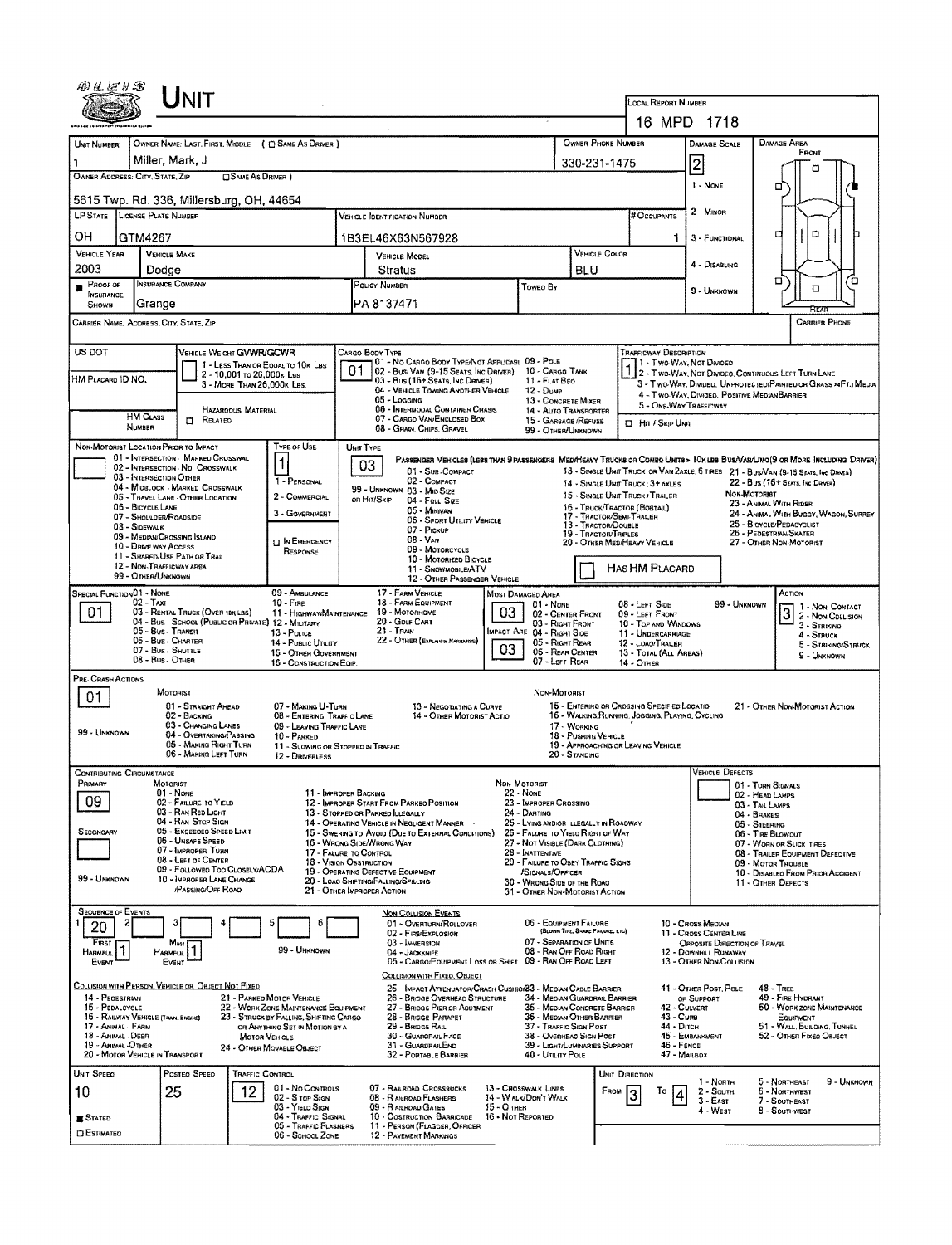| Unit                                                                                                                                                           |                                                                              |                                                                                         |                            |                                                                                                             |                                  |                                                                                                                     |                                                                                               |                   |                                                                                            |                                       | LOCAL REPORT NUMBER<br>16 MPD 1718                                                                                                                                     |                                                                                                                         |                                                                                 |                          |                                                                                   |                                                                                                                              |  |  |
|----------------------------------------------------------------------------------------------------------------------------------------------------------------|------------------------------------------------------------------------------|-----------------------------------------------------------------------------------------|----------------------------|-------------------------------------------------------------------------------------------------------------|----------------------------------|---------------------------------------------------------------------------------------------------------------------|-----------------------------------------------------------------------------------------------|-------------------|--------------------------------------------------------------------------------------------|---------------------------------------|------------------------------------------------------------------------------------------------------------------------------------------------------------------------|-------------------------------------------------------------------------------------------------------------------------|---------------------------------------------------------------------------------|--------------------------|-----------------------------------------------------------------------------------|------------------------------------------------------------------------------------------------------------------------------|--|--|
|                                                                                                                                                                |                                                                              |                                                                                         |                            |                                                                                                             |                                  |                                                                                                                     |                                                                                               |                   |                                                                                            | OWNER PHONE NUMBER                    |                                                                                                                                                                        |                                                                                                                         |                                                                                 |                          |                                                                                   |                                                                                                                              |  |  |
| UNIT NUMBER                                                                                                                                                    | OWNER NAME: LAST, FIRST, MIDDLE (C) SAME AS DRIVER )<br>Rooks, Karen, S<br>2 |                                                                                         |                            |                                                                                                             |                                  |                                                                                                                     |                                                                                               |                   |                                                                                            |                                       |                                                                                                                                                                        |                                                                                                                         | <b>DAMAGE SCALE</b>                                                             |                          | <b>DAMAGE AREA</b><br><b>FRONT</b>                                                |                                                                                                                              |  |  |
| OWNER ADDRESS: CITY, STATE, ZIP<br><b>CISAME AS DRIVER</b> )                                                                                                   |                                                                              |                                                                                         |                            |                                                                                                             |                                  |                                                                                                                     |                                                                                               |                   |                                                                                            |                                       | $\overline{2}$<br>419-994-5701<br>□<br>1 - None                                                                                                                        |                                                                                                                         |                                                                                 |                          |                                                                                   |                                                                                                                              |  |  |
|                                                                                                                                                                | о<br>108 Northview Dr., Loudonville, OH, 44842                               |                                                                                         |                            |                                                                                                             |                                  |                                                                                                                     |                                                                                               |                   |                                                                                            |                                       |                                                                                                                                                                        |                                                                                                                         |                                                                                 |                          |                                                                                   |                                                                                                                              |  |  |
| LP STATE LICENSE PLATE NUMBER<br><b>VEHICLE IDENTE CATION NUMBER</b>                                                                                           |                                                                              |                                                                                         |                            |                                                                                                             |                                  |                                                                                                                     |                                                                                               |                   |                                                                                            |                                       |                                                                                                                                                                        | # Occupants                                                                                                             | 2 - MINOR                                                                       |                          |                                                                                   |                                                                                                                              |  |  |
| ОH                                                                                                                                                             | FYM1521                                                                      |                                                                                         |                            |                                                                                                             |                                  | 1GC4K0C81BF128261                                                                                                   |                                                                                               |                   |                                                                                            |                                       |                                                                                                                                                                        | 1.                                                                                                                      |                                                                                 | O<br>а<br>3 - FUNCTIONAL |                                                                                   |                                                                                                                              |  |  |
| <b>VEHICLE YEAR</b><br>2011                                                                                                                                    |                                                                              | <b>VEHICLE MAKE</b><br>Chevrolet                                                        |                            |                                                                                                             | VEHICLE MODEL<br>Truck           |                                                                                                                     |                                                                                               |                   |                                                                                            | VEHICLE COLOR<br><b>WHI</b>           |                                                                                                                                                                        |                                                                                                                         | 4 - Disabling                                                                   |                          |                                                                                   |                                                                                                                              |  |  |
| PROOF OF                                                                                                                                                       |                                                                              | INSURANCE COMPANY                                                                       |                            |                                                                                                             |                                  | POLICY NUMBER<br><b>Towen By</b>                                                                                    |                                                                                               |                   |                                                                                            |                                       |                                                                                                                                                                        |                                                                                                                         | 9 - Unknown                                                                     |                          | n                                                                                 | Έ<br>O                                                                                                                       |  |  |
| INSURANCE<br>SHOWN                                                                                                                                             |                                                                              | Motorists Mutual Ins                                                                    |                            |                                                                                                             |                                  | 4851-06-728412-04A                                                                                                  |                                                                                               |                   |                                                                                            |                                       |                                                                                                                                                                        |                                                                                                                         |                                                                                 |                          |                                                                                   |                                                                                                                              |  |  |
|                                                                                                                                                                |                                                                              | CARRIER NAME, ADORESS, CITY, STATE, ZIP                                                 |                            |                                                                                                             |                                  |                                                                                                                     |                                                                                               |                   |                                                                                            |                                       |                                                                                                                                                                        |                                                                                                                         |                                                                                 |                          |                                                                                   | CARRIER PHONE                                                                                                                |  |  |
| US DOT<br>TRAFFICWAY DESCRIPTION<br>VEHICLE WEIGHT GVWR/GCWR<br>Cargo Body Type<br>01 - No CARGO BODY TYPE/NOT APPLICABL 09 - POLE<br>1 - Two Way, Not Divided |                                                                              |                                                                                         |                            |                                                                                                             |                                  |                                                                                                                     |                                                                                               |                   |                                                                                            |                                       |                                                                                                                                                                        |                                                                                                                         |                                                                                 |                          |                                                                                   |                                                                                                                              |  |  |
| HM PLACARD ID NO.                                                                                                                                              |                                                                              |                                                                                         | 2 - 10,001 to 26,000k Lss  | 1 - LESS THAN OR EQUAL TO 10K LBS                                                                           | 01                               |                                                                                                                     | 02 - Busi Van (9-15 Seats, Inc Driver) 10 - Cargo Tank<br>03 - Bus (16+ Seats, Inc DRIVER)    |                   | 11 - FLAT BED                                                                              |                                       |                                                                                                                                                                        |                                                                                                                         |                                                                                 |                          | 2 - Two Way, Not Divedd, Continuous Left Turn Lane                                |                                                                                                                              |  |  |
|                                                                                                                                                                |                                                                              |                                                                                         | 3 - MORE THAN 26,000K LBS. |                                                                                                             |                                  | 05 - Logging                                                                                                        | 04 - VEHICLE TOWING ANOTHER VEHICLE                                                           |                   | $12 - D$ ume<br>13 - CONCRETE MIXER                                                        |                                       |                                                                                                                                                                        |                                                                                                                         |                                                                                 |                          | 4 - Two-Way, Divided. Positive Median Barrier                                     | 3 - Two-WAY, Divided, UNPROTECTED (PAINTED OR GRASS >4FT.) MEDIA                                                             |  |  |
|                                                                                                                                                                | <b>HM CLASS</b>                                                              | <b>ELATED</b>                                                                           | HAZARDOUS MATERIAL         |                                                                                                             |                                  |                                                                                                                     | 06 - INTERMODAL CONTAINER CHASIS<br>07 - CARGO VAN ENCLOSED BOX                               |                   | 14 - AUTO TRANSPORTER<br>15 - GARBAGE / REFUSE                                             |                                       |                                                                                                                                                                        | 5 - ONE-WAY TRAFFICWAY<br><b>D</b> Har / Skip Unit                                                                      |                                                                                 |                          |                                                                                   |                                                                                                                              |  |  |
|                                                                                                                                                                | <b>NUMBER</b>                                                                | NON-MOTORIST LOCATION PRIOR TO IMPACT                                                   |                            | TYPE OF USE                                                                                                 |                                  | 08 - GRAN, CHIPS, GRAVEL<br>UNIT TYPE                                                                               |                                                                                               |                   | 99 - OTHER/UNKNOWN                                                                         |                                       |                                                                                                                                                                        |                                                                                                                         |                                                                                 |                          |                                                                                   |                                                                                                                              |  |  |
|                                                                                                                                                                |                                                                              | 01 - INTERSECTION - MARKED CROSSWAL<br>02 - INTERSECTION - NO CROSSWALK                 |                            | 1                                                                                                           |                                  | 07                                                                                                                  |                                                                                               |                   |                                                                                            |                                       |                                                                                                                                                                        |                                                                                                                         |                                                                                 |                          |                                                                                   | PASSENGER VEHICLES (LESS THAN 9 PASSENGERS MED/HEAVY TRUCKS OR COMBO UNITS > 10KLBS BUS/VAN/LIMO(9 OR MORE INCLUDING DRIVER) |  |  |
|                                                                                                                                                                | 03 - INTERSECTION OTHER                                                      | 04 - MIDBLOCK - MARKED CROSSWALK                                                        |                            | 1 - PERSONAL                                                                                                |                                  | 99 - UNKNOWN 03 - MID SIZE                                                                                          | 01 - Sus-Compact<br>02 - COMPACT                                                              |                   |                                                                                            |                                       |                                                                                                                                                                        | 13 - SINGLE LINIT TRUCK OR VAN ZAXLE, 6 TIRES 21 - BUS/VAN (9-15 SEATS, Inc. DAVER)<br>14 - SINGLE UNIT TRUCK: 3+ AXLES |                                                                                 |                          | 22 - Bus (16+ Seats, Inc Direct)                                                  |                                                                                                                              |  |  |
|                                                                                                                                                                | 06 - BICYCLE LANE                                                            | 05 TRAVEL LANE - OTHER LOCATION                                                         |                            | 2 - COMMERCIAL<br>3 - GOVERNMENT                                                                            |                                  | or Hit/Skip                                                                                                         | 04 - FULL SIZE<br>05 - Minivan                                                                |                   |                                                                                            |                                       |                                                                                                                                                                        | 15 - SINGLE LINIT TRUCK / TRALER<br>16 - TRUCK/TRACTOR (BOSTAIL)                                                        |                                                                                 | Non-Motorist             | 23 - ANIMAL WITH RIDER                                                            |                                                                                                                              |  |  |
|                                                                                                                                                                | 07 - SHOULDER/ROADSIDE<br>08 - SIDEWALK                                      |                                                                                         |                            |                                                                                                             |                                  |                                                                                                                     | 06 - SPORT UTILITY VEHICLE<br>07 - Pickup                                                     |                   |                                                                                            |                                       | 24 - ANIMAL WITH BUGGY, WAGON, SURREY<br>17 - TRACTOR/SEMI-TRANER<br>25 - BICYCLE/PEDACYCLIST<br>18 - Tractor Double<br>26 - PEDESTRIAN/SKATER<br>19 - TRACTOR/TRIPLES |                                                                                                                         |                                                                                 |                          |                                                                                   |                                                                                                                              |  |  |
|                                                                                                                                                                | <b>10 - DRIVE WAY ACCESS</b>                                                 | 09 - MEDIAN/CROSSING ISLAND<br>11 - SHARED-USE PATH OR TRAIL                            |                            | <b>DIN EMERGENCY</b><br>RESPONSE                                                                            | $08 - V_{AN}$<br>09 - MOTORCYCLE |                                                                                                                     |                                                                                               |                   |                                                                                            |                                       |                                                                                                                                                                        | 20 - OTHER MEDIHEAVY VEHICLE                                                                                            |                                                                                 |                          | 27 - OTHER NON-MOTORIST                                                           |                                                                                                                              |  |  |
|                                                                                                                                                                | 99 - OTHER/UNKNDWN                                                           | 12 - NON-TRAFFICWAY AREA                                                                |                            |                                                                                                             |                                  |                                                                                                                     | 10 - Moronizeo Bicycle<br>11 - SNOWMOBILE/ATV<br>12 - OTHER PASSENGER VEHICLE                 |                   |                                                                                            |                                       |                                                                                                                                                                        | HAS HM PLACARD                                                                                                          |                                                                                 |                          |                                                                                   |                                                                                                                              |  |  |
| SPECIAL FUNCTION 01 - NONE                                                                                                                                     |                                                                              |                                                                                         |                            | 09 - AMBULANCE                                                                                              |                                  | 17 - FARM VEHICLE                                                                                                   |                                                                                               |                   | MOST DAMAGED AREA                                                                          |                                       |                                                                                                                                                                        |                                                                                                                         |                                                                                 |                          | ACTION                                                                            |                                                                                                                              |  |  |
| 01                                                                                                                                                             | $02 - Tax1$                                                                  | 03 - RENTAL TRUCK (OVER 10K LBS)<br>04 - Bus - SCHOOL (PUBLIC OR PRIVATE) 12 - MILITARY |                            | $10 -$ Fine<br>11 - HIGHWAY/MAINTENANCE                                                                     |                                  | 18 - FARM EQUIPMENT<br>19 - Мотокноме<br>20 - Gour CART                                                             |                                                                                               | 07                | 01 - NONE<br>02 - CENTER FRONT                                                             |                                       |                                                                                                                                                                        | 08 - LEFT SIDE<br>09 - LEFT FRONT                                                                                       |                                                                                 | 99 - UNKNOWN             |                                                                                   | 1 - NON CONTACT<br>4 2 - NON-COLLISION                                                                                       |  |  |
|                                                                                                                                                                |                                                                              | 05 - Bus - Transit<br>06 - Bus - Charter                                                |                            | 13 - Pouce<br>14 Pusuc Utiutry                                                                              |                                  | 03 - Right Front<br>$21 -$ Tran<br>MPACT ARE 04 - RIGHT SIDE<br>22 - OTHER (EXPLAN IN NARRATIVE)<br>05 - Right Rear |                                                                                               |                   |                                                                                            |                                       |                                                                                                                                                                        | 10 - TOP AND WINDOWS<br>11 - UNDERCARRIAGE<br>4 - STRUCK<br>12 - LOAD/TRAILER                                           |                                                                                 |                          |                                                                                   |                                                                                                                              |  |  |
|                                                                                                                                                                | 08 - Bus - OTHER                                                             | 07 - Bus - SHUTTLE                                                                      |                            | 15 - OTHER GOVERNMENT<br>16 - CONSTRUCTION EQIP.                                                            |                                  |                                                                                                                     |                                                                                               | 07                | 06 - REAR CENTER<br>07 - LEFT REAR                                                         |                                       |                                                                                                                                                                        | 13 - TOTAL (ALL AREAS)<br>14 - Отнен                                                                                    |                                                                                 |                          |                                                                                   | 5 - STRIKWO/STRUCK<br>9 - UNKNOWN                                                                                            |  |  |
| PRE-CRASH ACTIONS                                                                                                                                              |                                                                              |                                                                                         |                            |                                                                                                             |                                  |                                                                                                                     |                                                                                               |                   |                                                                                            |                                       |                                                                                                                                                                        |                                                                                                                         |                                                                                 |                          |                                                                                   |                                                                                                                              |  |  |
| 11                                                                                                                                                             |                                                                              | MOTORIST<br>01 - STRAIGHT AHEAD                                                         |                            | 07 - MAKING U-TURN                                                                                          |                                  |                                                                                                                     | 13 - NEGOTIATING A CURVE                                                                      |                   | NON-MOTORIST                                                                               |                                       |                                                                                                                                                                        | 15 - ENTERING OR CROSSING SPECIFIED LOCATIO                                                                             |                                                                                 |                          | 21 - OTHER NON-MOTORIST ACTION                                                    |                                                                                                                              |  |  |
| 99 - UNKNOWN                                                                                                                                                   |                                                                              | 02 - BACKING<br>03 - CHANGING LANES                                                     |                            | 08 - ENTERING TRAFFIC LANE<br>09 - LEAVING TRAFFIC LANE                                                     |                                  |                                                                                                                     | 14 - OTHER MOTORIST ACTIO                                                                     |                   |                                                                                            | 17 - WORKING                          |                                                                                                                                                                        | 16 - WALKING RUMNING, JOGGING, PLAYING, CYCLING                                                                         |                                                                                 |                          |                                                                                   |                                                                                                                              |  |  |
|                                                                                                                                                                |                                                                              | 04 - OVERTAKING/PASSING<br>05 - MAKING RIGHT TURN<br>06 - MAKING LEFT TURN              |                            | 10 - PARKED<br>11 - SLOWING OR STOPPED IN TRAFFIC                                                           |                                  |                                                                                                                     |                                                                                               |                   |                                                                                            | 18 - Pushing VEHICLE<br>20 - STANDING |                                                                                                                                                                        | 19 - APPROACHING OR LEAVING VEHICLE                                                                                     |                                                                                 |                          |                                                                                   |                                                                                                                              |  |  |
| <b>CONTRIBUTING CIRCUMSTANCE</b>                                                                                                                               |                                                                              |                                                                                         |                            | 12 - DRIVERLESS                                                                                             |                                  |                                                                                                                     |                                                                                               |                   |                                                                                            |                                       |                                                                                                                                                                        |                                                                                                                         | VEHICLE DEFECTS                                                                 |                          |                                                                                   |                                                                                                                              |  |  |
| Freaary                                                                                                                                                        |                                                                              | MOTORIST<br>$01 - N$ DNE                                                                |                            | 11 - IMPROPER BACKING                                                                                       |                                  |                                                                                                                     |                                                                                               |                   | NON-MOTORIST<br>22 - None                                                                  |                                       |                                                                                                                                                                        |                                                                                                                         |                                                                                 |                          | 01 - TURN SIGNALS<br>02 - HEAD LAMPS                                              |                                                                                                                              |  |  |
| 01                                                                                                                                                             |                                                                              | 02 - FAILURE TO YIELD<br>03 - RAN RED LIGHT                                             |                            |                                                                                                             |                                  | 12 - IMPROPER START FROM PARKED POSITION<br>13 - STOPPED OR PARKED ILLEGALLY                                        |                                                                                               |                   | 23 - IMPROPER CROSSING<br>24 - DARTING                                                     |                                       |                                                                                                                                                                        |                                                                                                                         |                                                                                 |                          | 03 - TAIL LAMPS<br>04 - BRAKES                                                    |                                                                                                                              |  |  |
| <b>SECONDARY</b>                                                                                                                                               |                                                                              | 04 - RAN STOP SIGN<br>05 - Excesped Speed Limit<br>06 - UNSAFE SPEED                    |                            |                                                                                                             |                                  | 14 - OPERATING VEHICLE IN NEGLIGENT MANNER<br>15 - SWERING TO AVOID (DUE TO EXTERNAL CONDITIONS)                    |                                                                                               |                   | 25 - LYING AND/OR ILLEGALLY IN ROADWAY<br>26 - FALURE TO YIELD RIGHT OF WAY                |                                       |                                                                                                                                                                        |                                                                                                                         |                                                                                 |                          | 05 - STEERING<br>06 - TIRE BLOWOUT                                                |                                                                                                                              |  |  |
|                                                                                                                                                                |                                                                              | 07 - IMPROPER TURN<br>08 - LEFT OF CENTER                                               |                            | 17 - FALURE TO CONTROL<br>18 - Vision Osstruction                                                           |                                  | 16 - WRONG SIDE/WRONG WAY                                                                                           |                                                                                               |                   | 27 - Not Visible (Dark Clothing)<br>28 - INATTENTIVE<br>29 - FAILURE TO OBEY TRAFFIC SIGNS |                                       |                                                                                                                                                                        |                                                                                                                         |                                                                                 |                          | 07 - WORN OR SLICK TIRES<br>08 - TRALER EQUIPMENT DEFECTIVE<br>09 - Motor TrousLE |                                                                                                                              |  |  |
| 99 - UNKNOWN                                                                                                                                                   |                                                                              | 09 - FOLLOWED TOO CLDSELY/ACDA<br>10 - IMPROPER LANE CHANGE                             |                            |                                                                                                             |                                  | 19 - OPERATING DEFECTIVE EQUIPMENT<br>20 - LOAD SHIFTING/FALLING/SPILLING                                           |                                                                                               |                   | /SIGNALS/OFFICER<br>30 - WRONG SIDE OF THE ROAD                                            |                                       |                                                                                                                                                                        |                                                                                                                         |                                                                                 |                          | 10 - DISABLED FROM PRIOR ACCIDENT<br>11 - OTHER DEFECTS                           |                                                                                                                              |  |  |
|                                                                                                                                                                |                                                                              | <b>PASSING/OFF ROAD</b>                                                                 |                            |                                                                                                             |                                  | 21 - OTHER IMPROPER ACTION                                                                                          |                                                                                               |                   | 31 - OTHER NON-MOTORIST ACTION                                                             |                                       |                                                                                                                                                                        |                                                                                                                         |                                                                                 |                          |                                                                                   |                                                                                                                              |  |  |
| <b>SEQUENCE OF EVENTS</b><br>20                                                                                                                                | 2                                                                            |                                                                                         |                            | 5<br>6                                                                                                      |                                  | <b>NON-COLLISION EVENTS</b>                                                                                         | 01 - OVERTURN/ROLLDVER                                                                        |                   | 06 - EQUIPMENT FAILURE                                                                     | (BLOWN TIRE, BRAKE FAILURE, ETC)      |                                                                                                                                                                        |                                                                                                                         | 10 - Cross Median                                                               |                          |                                                                                   |                                                                                                                              |  |  |
| FIRST                                                                                                                                                          |                                                                              | Most                                                                                    |                            | 99 - UNKNOWN                                                                                                |                                  | 02 - FIRE/EXPLOSION<br>03 - IMMERSION<br>04 - JACKKNIFE                                                             |                                                                                               |                   | 07 - SEPARATION OF UNITS<br>08 - RAN OFF ROAD RIGHT                                        |                                       |                                                                                                                                                                        |                                                                                                                         | 11 - Cross Center Line<br>OPPOSITE DIRECTION OF TRAVEL<br>12 - DOWNHILL RUNAWAY |                          |                                                                                   |                                                                                                                              |  |  |
| Harmful<br>EVENT                                                                                                                                               |                                                                              | <b>HARMFUL</b><br>EVENT                                                                 |                            |                                                                                                             |                                  |                                                                                                                     | 05 - CARGO/EQUIPMENT LOSS OR SHIFT 09 - RAN OFF ROAD LEFT                                     |                   |                                                                                            |                                       |                                                                                                                                                                        |                                                                                                                         | 13 - OTHER NON-COLLISION                                                        |                          |                                                                                   |                                                                                                                              |  |  |
|                                                                                                                                                                |                                                                              | COLLISION WITH PERSON, VEHICLE OR OBJECT NOT FIXED                                      |                            |                                                                                                             |                                  |                                                                                                                     | COLLISION WITH FIXED, OBJECT<br>25 - IMPACT ATTENUATOR/CRASH CUSHIDN 3 - MEDIAN CABLE BARRIER |                   |                                                                                            |                                       |                                                                                                                                                                        |                                                                                                                         | 41 - OTHER POST, POLE                                                           |                          | $48 - \text{T}_\text{BEE}$                                                        |                                                                                                                              |  |  |
| 14 - PEDESTRIAN<br>15 - PEDALCYCLE                                                                                                                             | 16 - RAILWAY VEHICLE (TRAN, ENGINE)                                          |                                                                                         |                            | 21 - PARKED MOTOR VEHICLE<br>22 - WORK ZONE MAINTENANCE EQUIPMENT<br>23 - STRUCK BY FALLING, SHIFTING CARGO |                                  |                                                                                                                     | 26 - BRIDGE OVERHEAD STRUCTURE<br>27 - BRIDGE PIER DR ABUTMENT<br>28 - BRIDGE PARAPET         |                   | 34 - MEDIAN GUARDRAIL BARRIER<br>35 - Median Concrete Barrier<br>36 - MEDIAN OTHER BARRIER |                                       |                                                                                                                                                                        | 43 - Cuna                                                                                                               | OR SUPPORT<br>42 - CULVERT                                                      |                          | 49 - FIRE HYDRANT<br>50 - WORK ZONE MAINTENANCE<br>EQUIPMENT                      |                                                                                                                              |  |  |
| 17 - ANGAAL - FARM<br>18 - ANIMAL - DEER                                                                                                                       |                                                                              |                                                                                         | MOTOR VEHICLE              | OR ANYTHING SET IN MOTION BY A                                                                              |                                  | 29 - BRIDGE RAIL<br>30 - GUARDRAIL FACE                                                                             |                                                                                               |                   | 37 - Traffic Sign Post<br>38 - OVERHEAD SIGN POST                                          |                                       |                                                                                                                                                                        | 44 - Олсн                                                                                                               | 45 - EMBANKMENT                                                                 |                          | 51 - WALL BULDING, TUNNEL<br>52 - OTHER FIXED OBJECT                              |                                                                                                                              |  |  |
| 19 - Animal Other                                                                                                                                              | 20 - MOTOR VEHICLE IN TRANSPORT                                              |                                                                                         |                            | 24 - OTHER MOVABLE OBJECT                                                                                   |                                  | 31 - GUARDRAILEND                                                                                                   | 32 - PORTABLE BARRIER                                                                         |                   | 39 - LIGHT/LUMINARIES SUPPORT<br>40 - Utility Pole                                         |                                       |                                                                                                                                                                        | 46 - FENCE<br>47 - MAILBOX                                                                                              |                                                                                 |                          |                                                                                   |                                                                                                                              |  |  |
| UNIT SPEED                                                                                                                                                     |                                                                              | POSTED SPEED                                                                            | TRAFFIC CONTROL            |                                                                                                             |                                  |                                                                                                                     |                                                                                               |                   |                                                                                            |                                       | UNIT DIRECTION                                                                                                                                                         |                                                                                                                         | 1 - North                                                                       |                          | 5 - NORTHEAST                                                                     | 9 - Unknown                                                                                                                  |  |  |
| 0                                                                                                                                                              |                                                                              | 25                                                                                      | 12                         | 01 - No CONTROLS<br>02 - S TOP SIGN<br>03 - YIELD SIGN                                                      |                                  | 07 - RALROAD CROSSBUCKS<br>08 - RAILROAD FLASHERS<br>09 - RAILROAD GATES                                            |                                                                                               | $15 - O$ THER     | 13 - Crosswalk Lines<br>14 - Walk/Don't Walk                                               |                                       | FROM                                                                                                                                                                   | То                                                                                                                      | 2 - South<br>$3 - East$                                                         |                          | 6 - Northwest<br>7 - SOUTHEAST                                                    |                                                                                                                              |  |  |
| <b>STATED</b>                                                                                                                                                  |                                                                              |                                                                                         |                            | 04 - TRAFFIC SIGNAL<br>05 - TRAFFIC FLASHERS                                                                |                                  | 10 - COSTRUCTION BARRICADE                                                                                          | 11 - PERSON (FLAGGER, OFFICER                                                                 | 16 - Not Reported |                                                                                            |                                       |                                                                                                                                                                        |                                                                                                                         | 4 - West                                                                        |                          | 8 - Southwest                                                                     |                                                                                                                              |  |  |
| <b>D</b> ESTIMATED                                                                                                                                             |                                                                              |                                                                                         |                            | 06 - SCHOOL ZONE                                                                                            |                                  | 12 - PAVEMENT MARKINGS                                                                                              |                                                                                               |                   |                                                                                            |                                       |                                                                                                                                                                        |                                                                                                                         |                                                                                 |                          |                                                                                   |                                                                                                                              |  |  |

l,